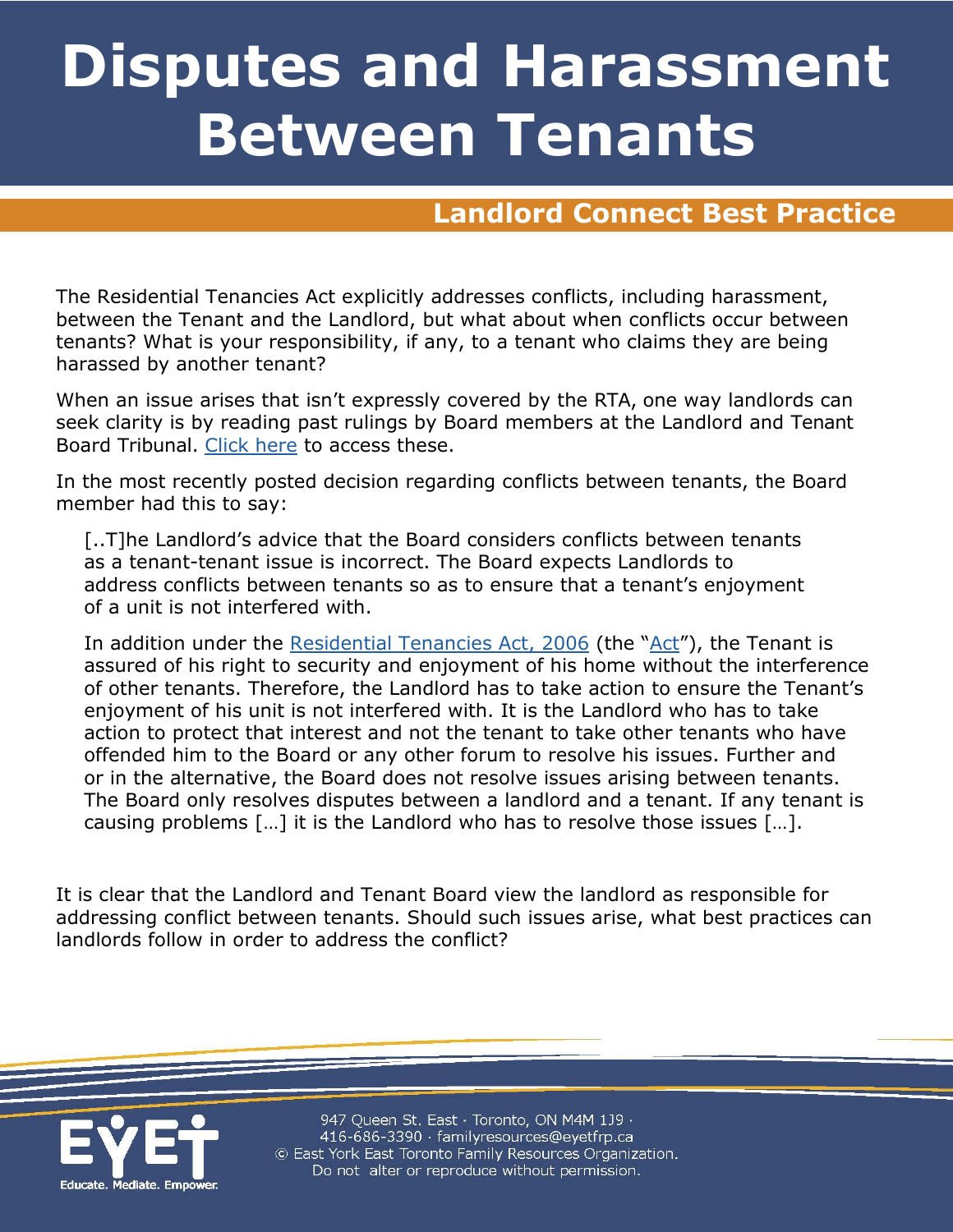# **Disputes and Harassment Between Tenants**

### **Landlord Connect Best Practice**

#### **1. Begin a Paper Trail**

If a tenant makes a complaint about another tenant to you, document their complaint and ask that they start documenting any more incidents as well. Documentation is also extremely important in cases of harassment. Suggest to your tenant that they call police if ever they feel their safety is in danger.

Try to keep all of your communications with tenants in writing and record conversations you have with tenants. Such documentation can help you keep track of what is happening, and could be useful should you ever end up at the Landlord and Tenant Board.

Landlords with rental properties 3 stories or higher or with 10 or more units are required to keep such documentation in tenant logs for 24 months. For full details on these obligations, [please click here.](https://www.toronto.ca/community-people/housing-shelter/rental-housing-standards/apartment-building-standards/rentsafeto-for-building-owners/)

#### **2. Problem Solve, Contact a Housing Worker**

In cases of conflict between tenants, talk to the tenants involved to get a wider picture of what is occurring. Having more information can help you clarify further steps to be taken. Sometimes all it takes is some creative problem solving to effectively address conflicts related to, for example, noise or use of common spaces. If you need assistance communicating or mediating between tenants, contact a housing worker who may be able to help or to refer you to community assistance.

#### **3. Address the Problem Immediately**

Small conflicts between tenants, if left unchecked, can escalate into serious disputes, so address these issues as soon as you know about them.

As the landlord, in cases of harassment, you are obligated to try to stop the harassment. You can shed the offending tenant an N5 "Notice to End your Tenancy for Interfering with Others, Damage or Overcrowding." If the behavior does not change within 7 days, then you can file an L2 "Application to End a Tenancy and Evict a Tenant" form with the Landlord and Tenant Board.



947 Queen St. East · Toronto, ON M4M 1J9 · 416-686-3390 · familyresources@eyetfrp.ca © East York East Toronto Family Resources Organization. Do not alter or reproduce without permission.